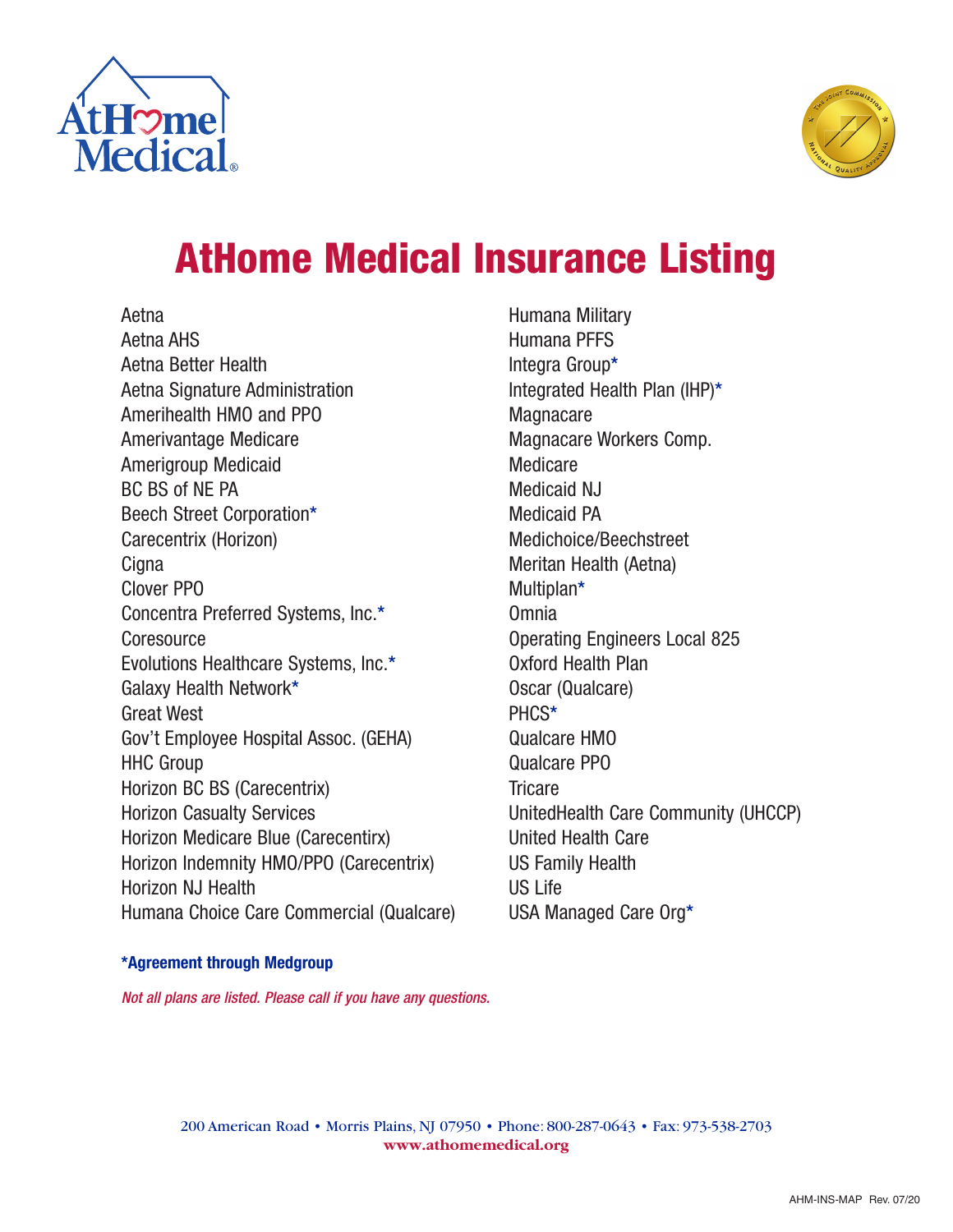



# **Medicare Oxygen Checklist**

#### **1. Progress Notes / Face to Face:**

- a. A qualifying respiratory diagnosis, a plan of care including a respiratory assessment, and documentation that patient has been compliant with their medications.
- b. Notes need to indicate previous treatments were tried and/or deemed ineffective.
- c. Notes need to mention patient requires home oxygen.

#### **2. Oxygen Testing: If the patient is 88% or less on room air, at rest, no further testing is needed.**

If testing the patient on exertion, the following 3-part test is necessary:

- 1. O2 sats on room air at rest
- 2. O2 sats during exertion on room air
- 3. O2 sats during exertion with oxygen applied (include the liter flow)

**Example:** "Previous treatment no longer effective, patient will require home O2 due to COPD … O2 sats 94% on R/A @ rest, 86% R/A w/ exertion, 92% w/ exertion 2LPM O2 applied. Patient will require long term home O2.

#### **3. Reminder:**

- a. Medicare will not cover oxygen prescribed "PRN" or oxygen for an acute condition; e.g., COPD exacerbation or PNA.
- b. Medicare only considers long term oxygen therapy for payment; short term therapy for an acute condition is not a covered benefit.
- c. An overnight pulse oximeter cannot be used to qualify an OSA patient for nocturnal oxygen, only an in-lab titrated study is accepted for patients with OSA.
- d. Testing is required to be within 48 hours of hospital discharge. Testing expires after 30 days from all other facilities.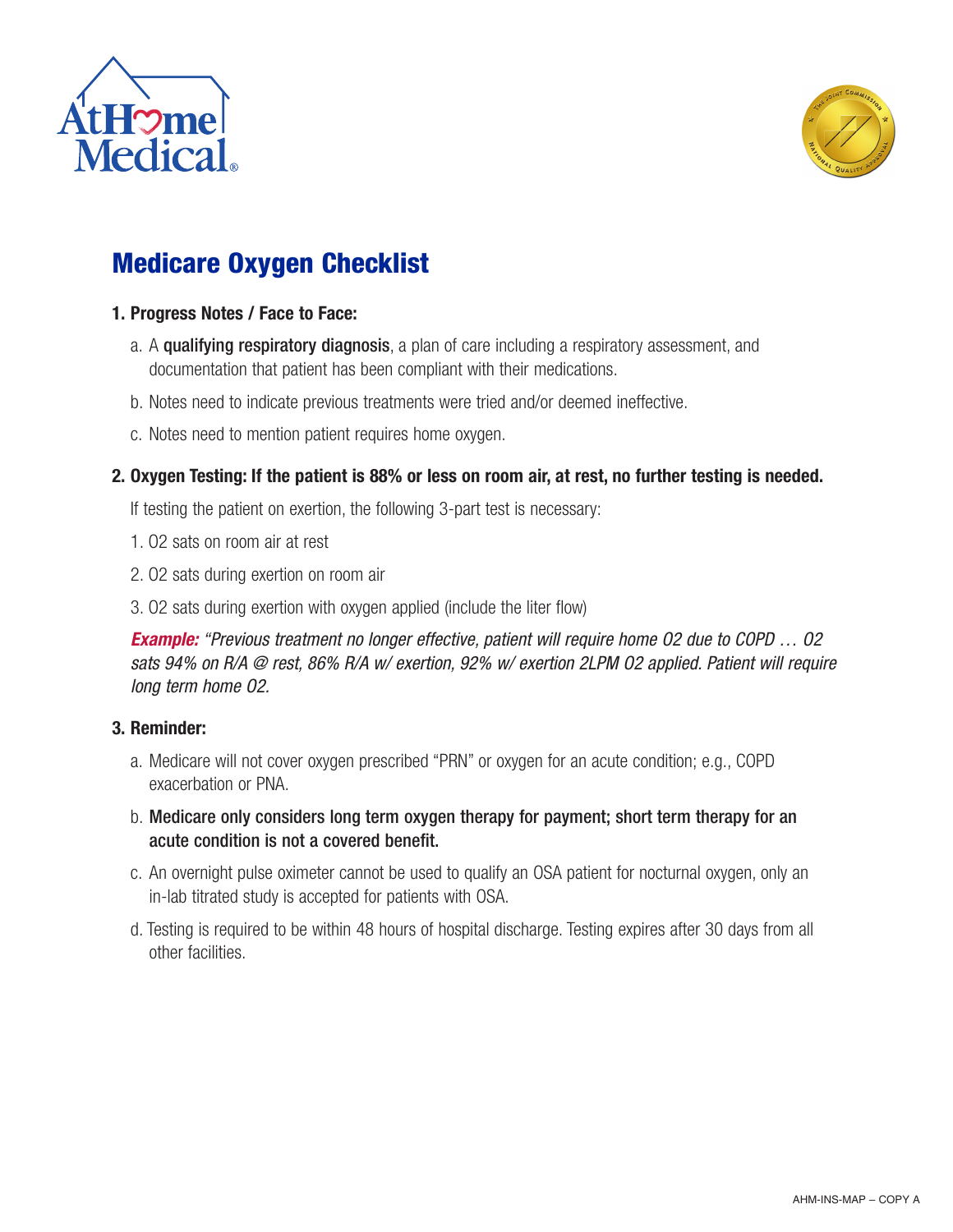



## **CPAP/BIPAP Documentation Checklist**

- 1. Patient demographics
- 2. Face to face chart notes prior to PSG or HST
- 3. PSG, HST or Split Study (also titrated study if ordering BIPAP)
- 4. Rx with description of items ordered
- 5. \*\*IF AHI is less than 15 the patient must also have one of the following diagnosis indicated in their progress notes to qualify: excessive daytime sleepiness, hypertension, impaired cognition, mood disorders, insomnia, ischemic heart disease, or history of stroke
- 6. If home test, include HST instructions and HST

### **For ordering BIPAP ALL of the above applies and the following is also required:**

- 1. A CPAP has been tried and proven ineffective based on a lab titrated study **OR** an AHI > 5 on patient compliance report.
- 2. A new face to face is required for BiPAP if the patient has used a CPAP for more than three months.